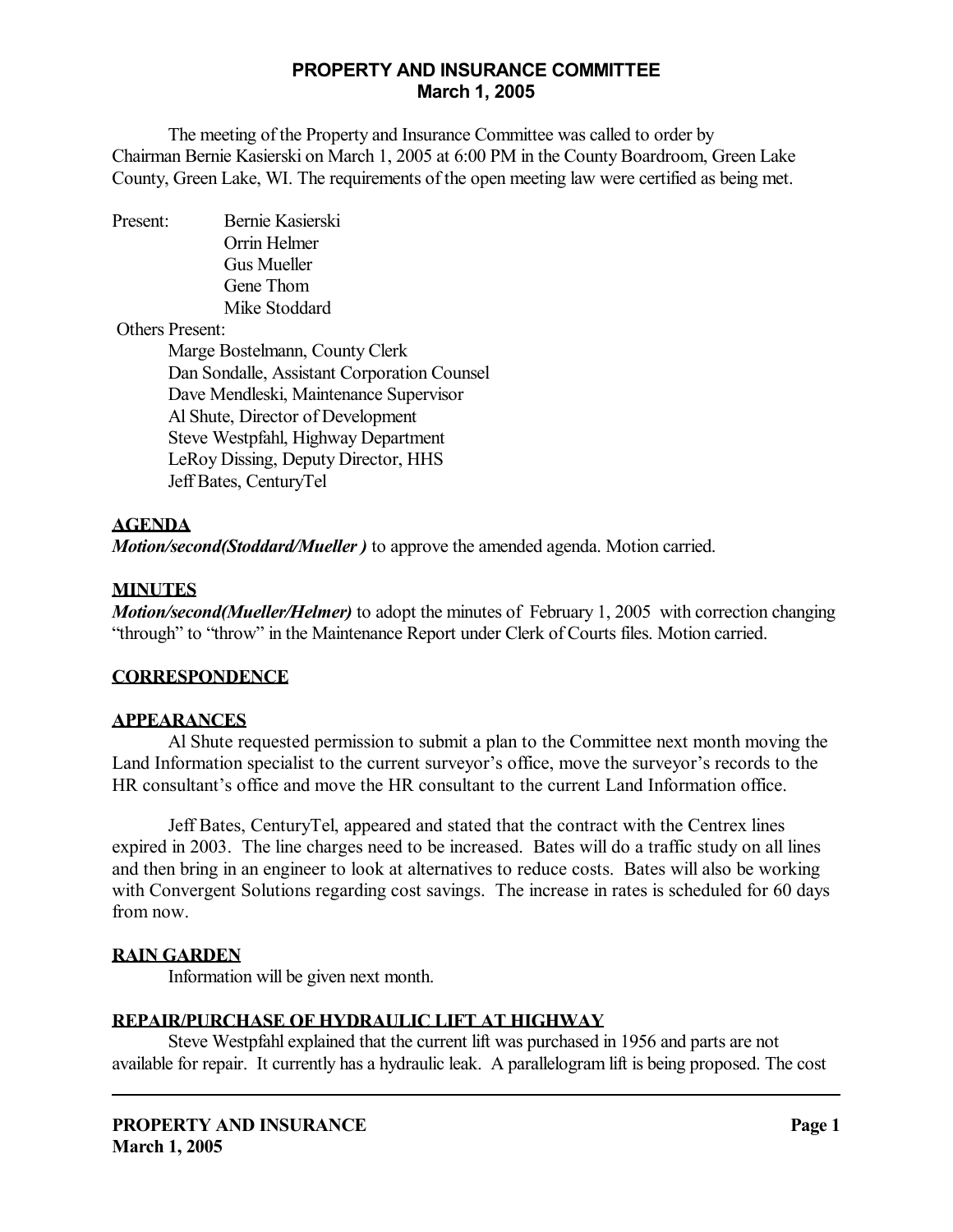for a 50,000-pound hoist is \$80,000 from US petroleum Equipment. Westpfahl found another vendor that does not service in the state of Wisconsin and does not offer municipal discounts. Two bids will be taken to Highway for a 36,000 pound-hoist.

## **GROUNDING STUDY**

 The study by Alliant would be \$5800. Thom explained that even after the study was completed and the grounding work done, there is still no guarantee. *Motion/second(Stoddard/Thom)* not to do the grounding study. Motion carried.

## **PURCHASE REQUESTS** None

# **LONG RANGE PLAN FOR COUNTY A PROPERTY**

 Kasierski presented his modification of the original Venture designs to the County Board in February. Discussion was held on the waterway that runs through the County property on County Road A. Kasierski asked the Land Conservation Department a to develop a watershed plan and show the size of the pond needed. A sketch will be presented to the March County Board meeting.

## **RESOLUTIONS/ORDINANCES** None

## **USE OF COUNTY PROPERTY**

Bostelmann presented the following requests from the Green Lake Chamber:

- 1. Summer Solstice, June 18<sup>th</sup> use of the Courthouse Lawn from 3pm to midnight.
- 2. July  $4^{\text{th}}$ , use of Fairgrounds for parade line-up at noon.
- 3. Golden Harvest Days, September  $24<sup>th</sup>$  and  $25<sup>th</sup>$  use of Fairground sheds and grounds for the parade on September  $24<sup>th</sup>$  and the Car show in September  $25<sup>th</sup>$ . The use of the courthouse lawn on both days for the Craft Show and Information Booth.

Bostelmann presented the following requests from Tammy Duve, 4H Youth Development Agent.

- 1. May  $7<sup>th</sup>$  Horse Arena 8:30 am to 1 pm
- 2. May  $14^{th}$  Swine Barn 8:00 am to noon
- 3. July  $16^{th}$  Horse Arena 8:30 to 1:00
- 4. July  $17<sup>th</sup>$  Horse Arena 12:30 pm to 4:00 pm

*Motion/second(Helmer/Stoddard)* to approve the use of the County property as requested. Motion carried.

# **VOUCHERS**

 Vouchers were presented for \$ 46,778.41 for the purchasing department and \$7,730.46 for the maintenance.

*Motion/second(Stoddard/Mueller)* to approve the vouchers as presented. Motion carried.

# **MAINTENANCE REPORT**

**Electrical Upgrades:** The electrical upgrades that were in the 2005 budget have been completed.

**Dispatch Air Exchange:** The fresh air exchange for the dispatch area is complete. The new fan was bad. The replacement fan has not arrived yet.